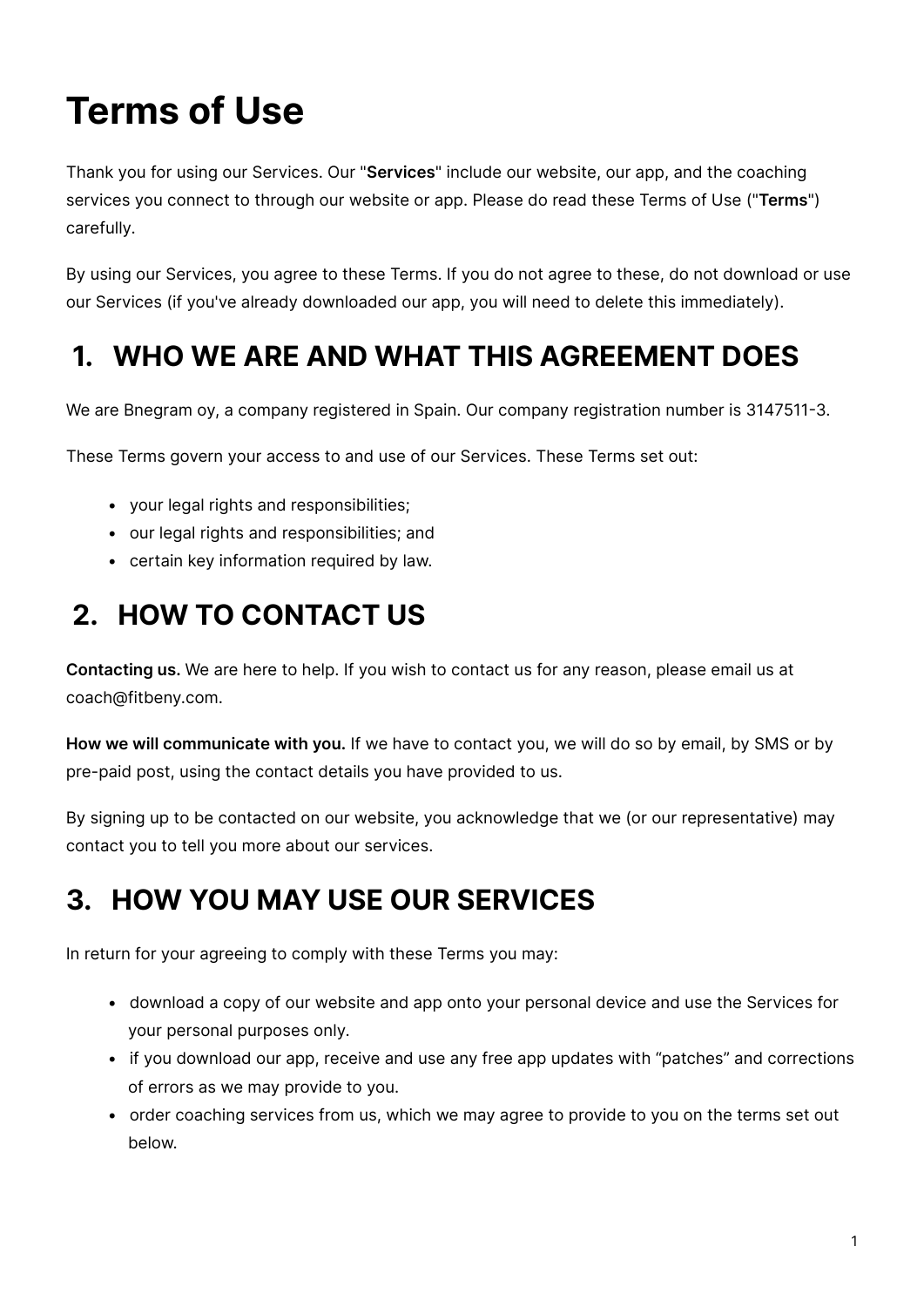You must be at least 18 years old or have parental consent to accept these Terms and download or use our Services. If you are under 18 and have parental consent, we recommend that your parents participate in your coaching session and that they advise you on your use of our Services.

If you are under 18 years of age and have not obtained your parents' consent to participate in a coaching session with us, we cannot accept you as a client.

#### **4. USE OF OUR SERVICES ARE AT YOUR OWN RISK (WE ARE NOT PROVIDING MEDICAL ADVICE)**

We do not offer medical or professional advice which you should rely on. Before starting any exercise or diet program, you should consult your GP or healthcare professional to determine that this is right for you. If you experience faintness, dizziness, shortness of breath or pain while exercising, stop immediately and seek medical advice. Exercise carries certain risk of injury, and you are undertaking these activities at your own risk. Use of any meal plan is entirely your own risk, and you are required to review the contents to verify that any allergies or intolerances that you may have are in line with the plan. Our Services are not a substitute for medical advice or treatment. Our Services are provided for general information and entertainment purposes only.

#### **Please take note of the below list of non-exhaustive risks and requirements when using our Services:**

- Allergies and intolerances that may influence our preparation of nutrition plans must always be communicated in the questionnaire.
- Injuries, illnesses and diseases that may influence our preparation of workout plans must always be communicated in the questionnaire.
- Always carefully review the contents/ingredients in your meal plan for any foods to which you are allergic or intolerant.
- Always make sure that you have enough space when performing any activities.
- Make sure that nothing around you can cause harm or movement impairment.
- If you choose to use any fitness equipment, doing so is at your own risk.
- Restriction on kcal intake can in some cases lead to anxiety, eating disorders, depression, fatigue and other related mental and physical health issues.
- Always consult a dietician and/or doctor before beginning any fitness or health program in general.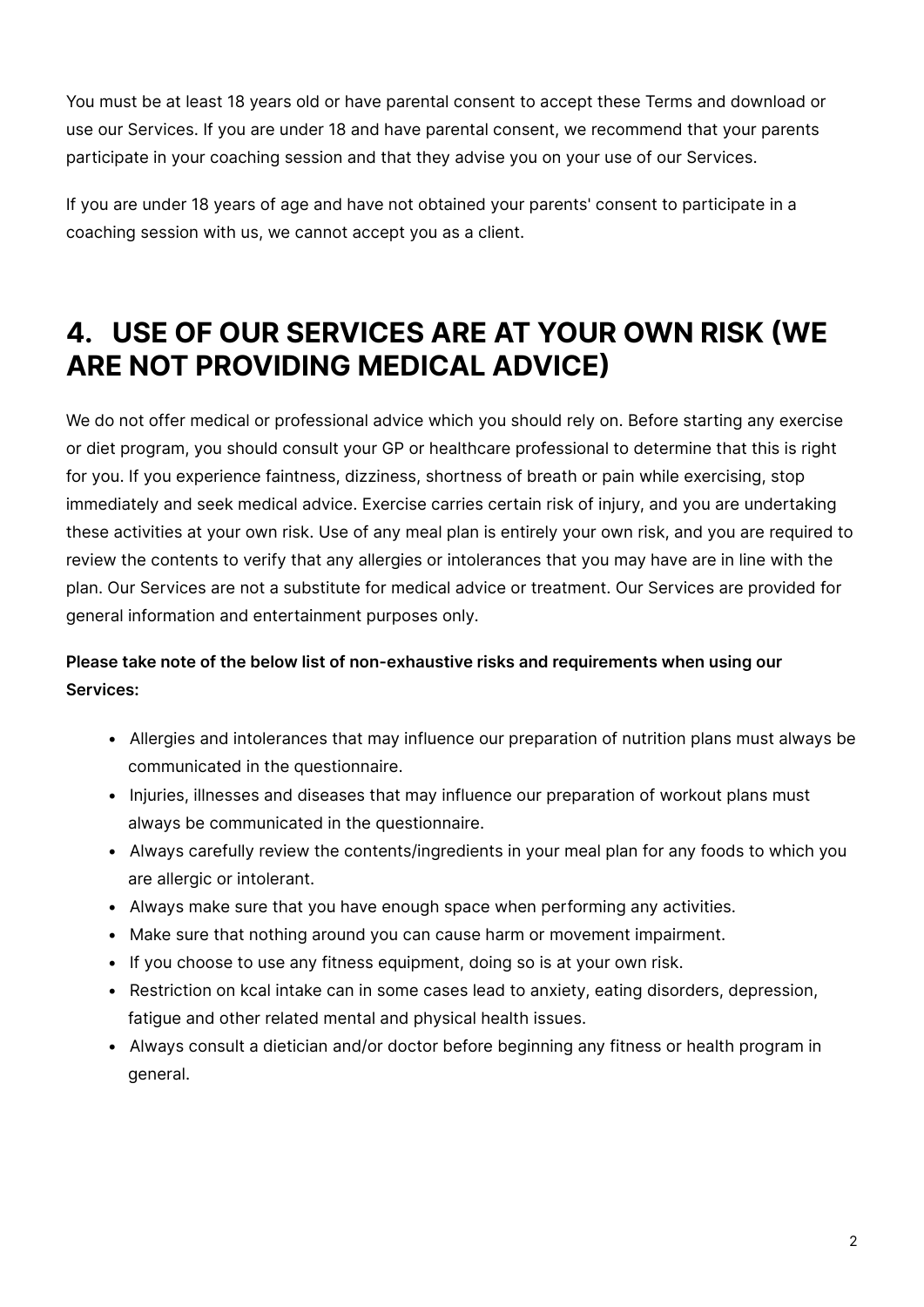# **5. IMPORTANT CAVEATS**

It is OUTSIDE our scope of practice to PRESCRIBE a specific supplement or a particular dosage to our clients.

Specifically, we do not:

- Prescribe diets or supplements to treat medical and clinical conditions.
- Prescribe diets to treat symptoms of medical and clinical conditions.
- Diagnose medical conditions.

We offer meal planning inspiration and guidance only, and our meal plans are intended to serve as encouragement to eat lean protein and nutrient-rich vegetables and accommodate your daily requirements for macronutrients. We do not, however, prescribe any meal plans or try to diagnose and/ or treat any conditions that you may suffer from.

# **6. ORDERING COACHING SERVICES**

You may order our services by signing up through the contact form on our website. We or our sales representative will then contact you to learn more about you and your wishes. If there's a fit between us, you will be sent an email containing the details for your coaching as agreed between us, as well as a payment link. Our acceptance of your order will take place when we email you to accept it, at which point our contract for coaching services will come into existence between you and us.

If we are unable to accept your order, we will inform you of this and will not charge you for the coaching services. This might be because of unexpected limits on our resources which we could not reasonably plan for, because a credit reference we have obtained for you does not meet our minimum requirements, or because we have identified an error in the price or description of the services.

The agreement you may enter into may have the following languages: English or Spanish. Please contact us if you wish to receive the agreement in any of one of these languages.

You may at any time change the information in your order until it has been accepted by emailing coach@fitbeny.com.

Once an order is accepted, a copy of these Terms will be emailed to you directly together with an order confirmation. Once the order is complete, the Service will be available to you as detailed in your order confirmation.

The Service will continue (and these Terms will stay in force) for the duration of your programme.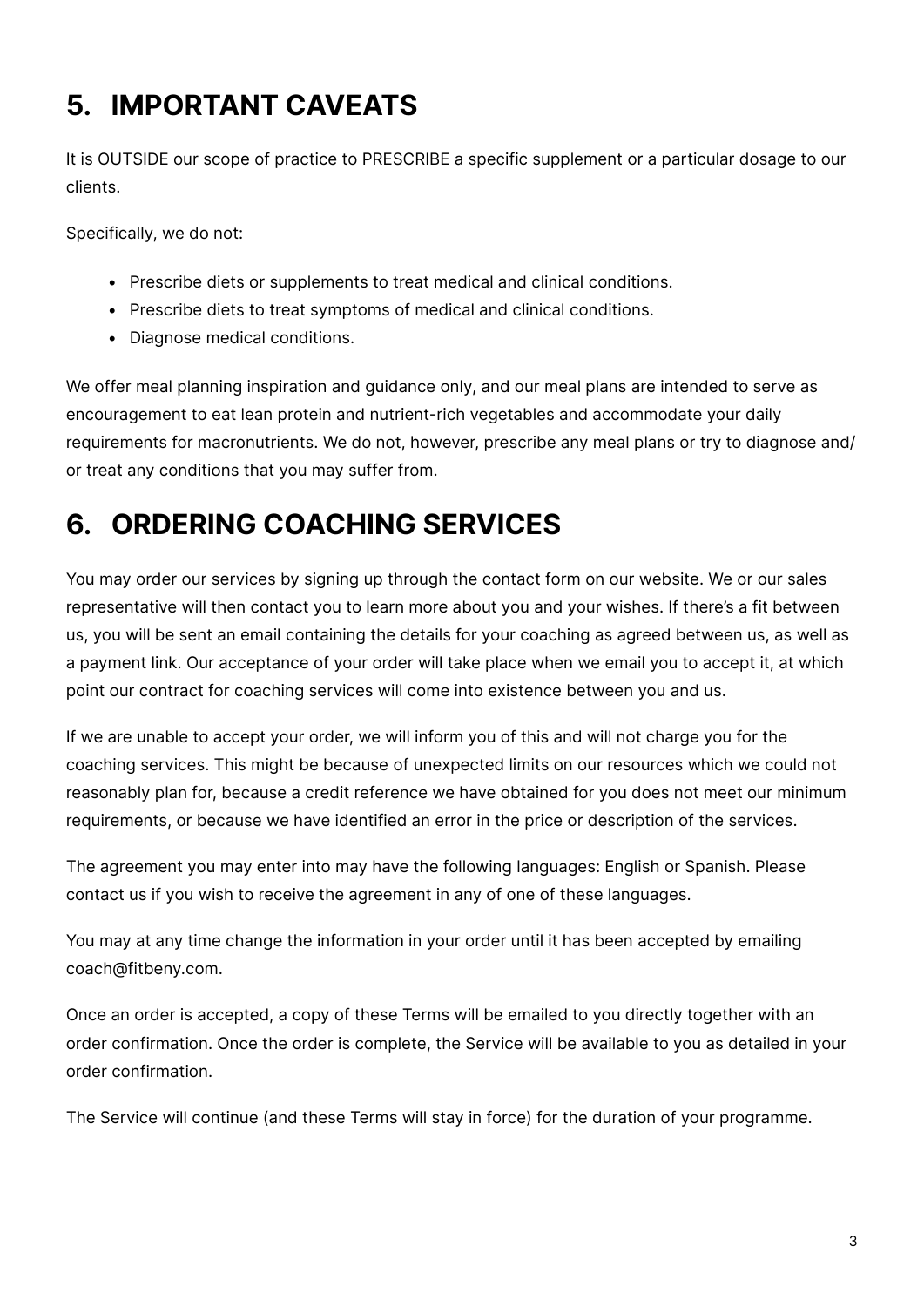# **7. PAYMENT TERMS**

Any Services to be paid for, will be displayed prior to payment and include an overview of each month's payments. All fees, charges, VAT and delivery costs (if applicable) are included in the price (which will be further specified during checkout).

Payment can be all at once (up-front) or in monthly arrears (as specified in the order form).

If you agree to receive our paid-for Services (including our coaching services), you will be signed up for payment through a third party service. We use the payment system delivered by Stripe which is commonly used around the world.

With automatic signup, your card details will be encrypted during transmission through Secure Sockets Layer (SSL) encryption. This encryption ensures a high level of security regarding unauthorized access to your information.

Your payment terms will depend on the precise services that are agreed between you and us. A copy of these payment terms will be set out in your order confirmation.

#### **8. WHOSE DEVICES CAN I USE THE APP ON?**

You can only download, install and use the App on a device that you own or have permission to use for these purposes. You will be responsible for complying with these Terms and for any use that is made of this App on another device, whether or not you own the device and/or if such use is with your knowledge or consent.

#### **9. IF YOU DOWNLOAD OUR APP, THE APPSTORE'S TERMS ALSO APPLY**

The ways in which you can use our app may be subject to the Apple App Store or Google Play Store (each, an **App Store**) rules and policies, and the App Store's rules and policies will apply instead of these Terms where there are differences between the two.

## **10. COMPATIBLE DEVICE**

The app should only be downloaded to and installed on a compatible device. Please read the App Store listing for the app before downloading to ensure that your device is compatible.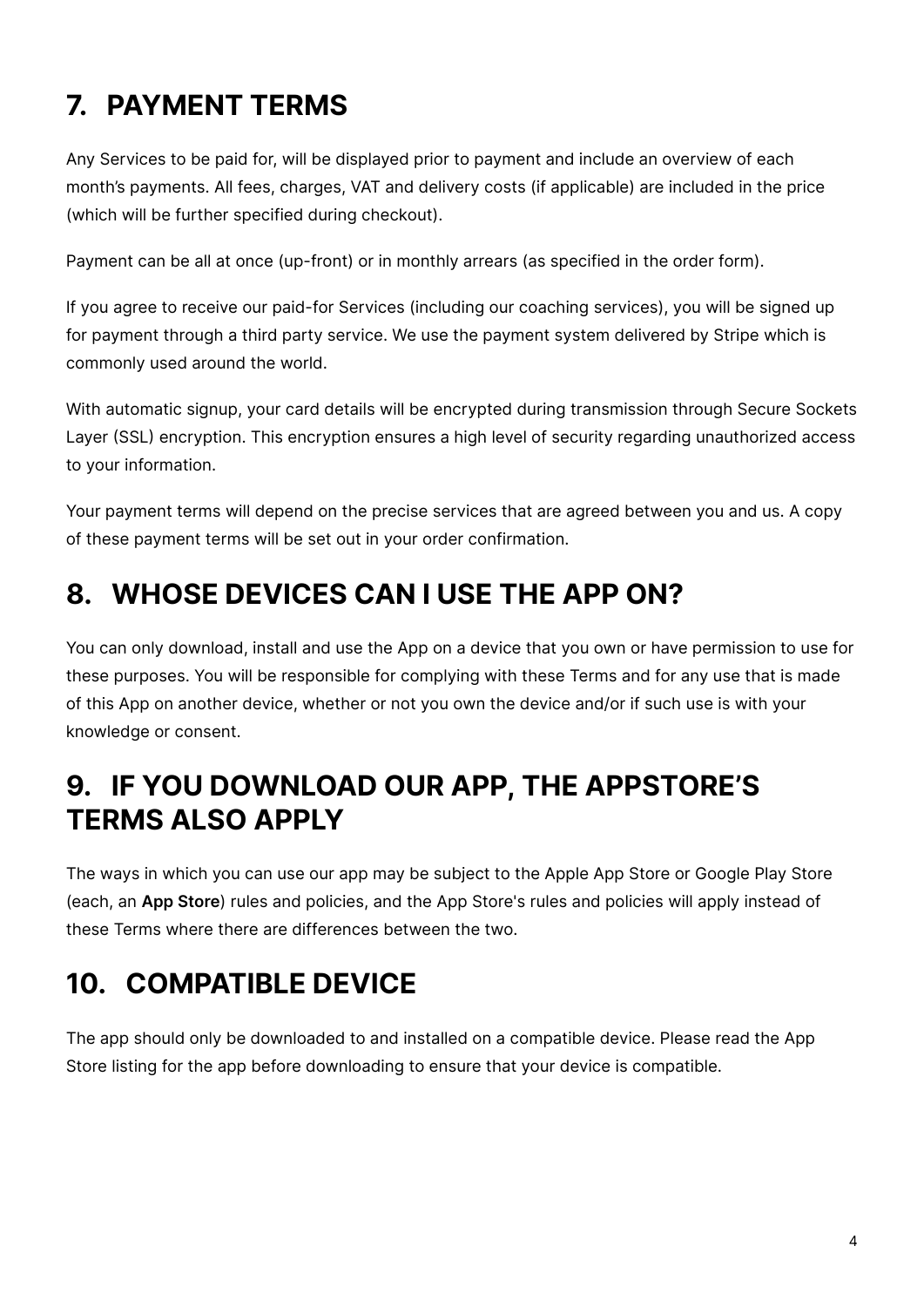# **11. UPDATES AND CHANGES TO THE SERVICES**

From time to time we may update and change the Services (including our app and website) to improve performance, enhance functionality, reflect changes to the operating system or address security issues. Please ensure you accept all updates in respect of the Services, including our app. You will be notified of all significant changes to the app and all updates will be provided free of charge.

If you choose not to install such updates or if you opt out of automatic updates you may not be able to continue using our Services (including our app) or the functionality may be reduced. Should an update in itself reduce functionality or your ability to use our Service, you are permitted to cancel your subscription within 30 days from the notification.

Please note that the app may be subject to your local laws on the sale of goods and the rules on nonconformity and defects found in such laws apply to the app.

# **12. YOUR ACCOUNT**

You must keep any login details such as username, password and security questions confidential and not disclose them to any other person. If you have any reason to believe that they have been compromised, you must promptly reset them using our 'Forgotten Password' feature.

You must not under any circumstances allow any other person to access the platform using your login details. Not only will it affect the functionality of the Services as statistics and tracking will not be correct, but you will also be responsible for any actions taken by a person using your user account, whether or not with your knowledge or consent.

Allowing others to access the Services using your login details is a breach of these Terms and may result in your right to use the Services being suspended or us ending your right to use the Services.

#### **13. YOU MAY NOT TRANSFER THE SERVICES TO SOMEONE ELSE**

We are giving you personally the right to use the Services as set out in these Terms. You may not transfer the Services to someone else, whether for money, for anything else or for free except as permitted under the terms of the App Store. If you sell any device on which our app is installed, you must remove the app from it.

## **14. YOUR PRIVACY**

We only use any personal information we collect through your use of our Services in the ways set out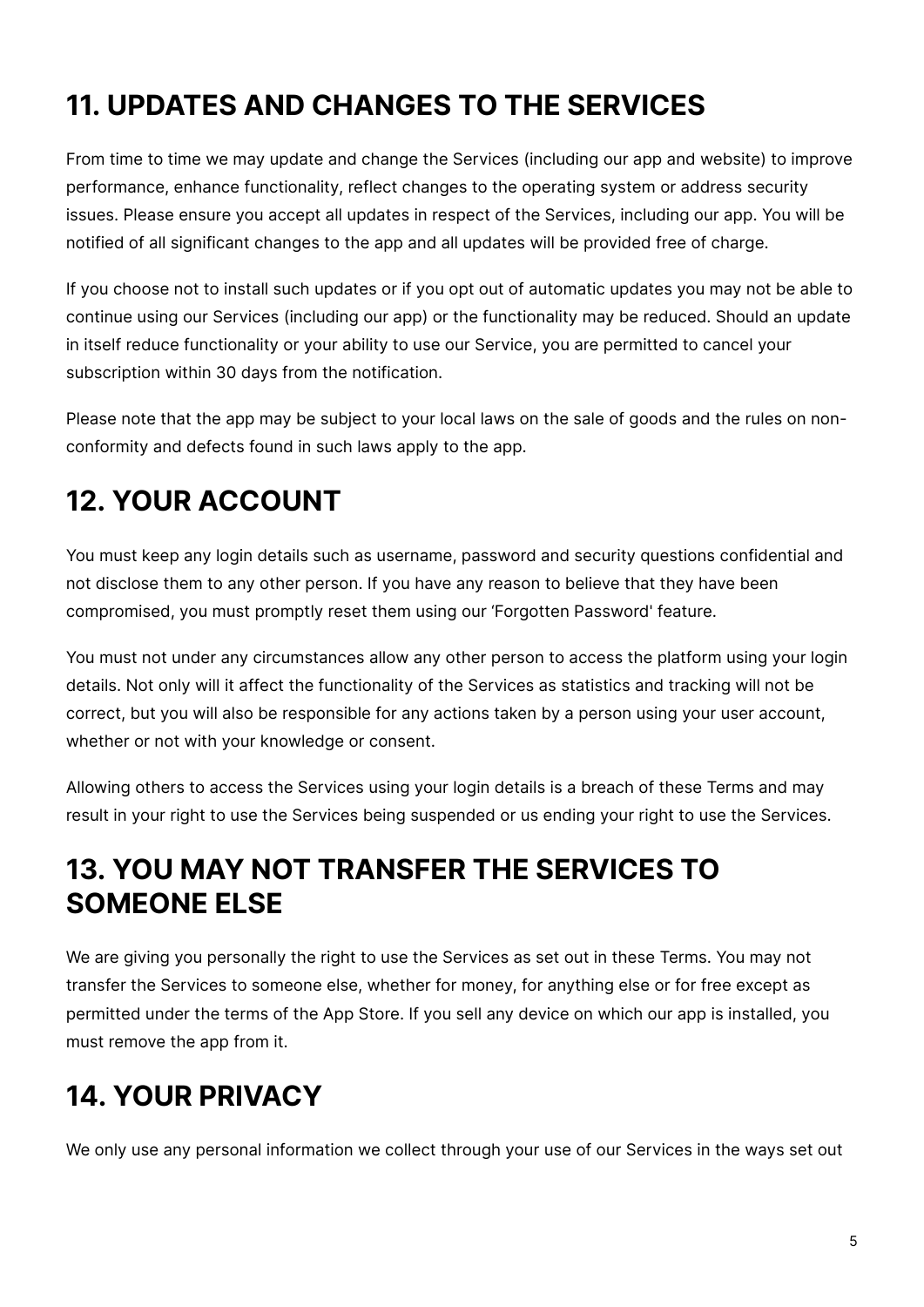in our Privacy Notice https://eu.lenus.io/fitbeny/data-policy?locale=en-US.

Internet transmissions are never completely private or secure. This means there is a risk that any information you send using our Services (including our website or app) may be read or intercepted by others, even if there is a special notice that a particular transmission is encrypted.

### **15. INTELLECTUAL PROPERTY RIGHTS**

All intellectual property rights in the Services (including our app and website) throughout the world belong to us and our licensors. The rights in the Services are licensed (not sold) to you. You have no intellectual property rights in, or to, the Services other than the right to use them in accordance with these Terms.

These Terms grant you a personal, non-transferable and non-exclusive right to use our Services. We grant you this right for the sole purpose of receiving the Services as permitted in these Terms.

Our Services (including our app and website) are protected by copyright, trademark, and other intellectual property laws. Nothing in these Terms gives you a right to use the Bnegram oy name or any of the Bnegram oy trademarks, logos, domain names, other distinctive brand features, and other proprietary rights (whether they belong to us or our licensors). All right, title, and interest in and to our Services (excluding content provided by you) are and will remain the exclusive property of us and our licensors.

Any feedback, comments, or suggestions you may provide regarding our Services (including our app and website) is entirely voluntary and we will be free to use such feedback, comments or suggestions as we see fit and without any obligation to you.

We will treat any content you upload via the Services as belonging to us. You must not upload any content unless you have a right to do so and such content complies with the Acceptable Use Restrictions section below.

If anyone else suggests our Services or their use in line with these Terms infringes their IP, we are responsible for investigating and defending that claim.

# **16. LICENSE RESTRICTIONS**

You agree that you will:

- not sub-license or otherwise make available our Services (including the app or any workout or diet plans) to any person without prior written consent from us;
- not copy the Services (including our app and website), except as part of the normal use of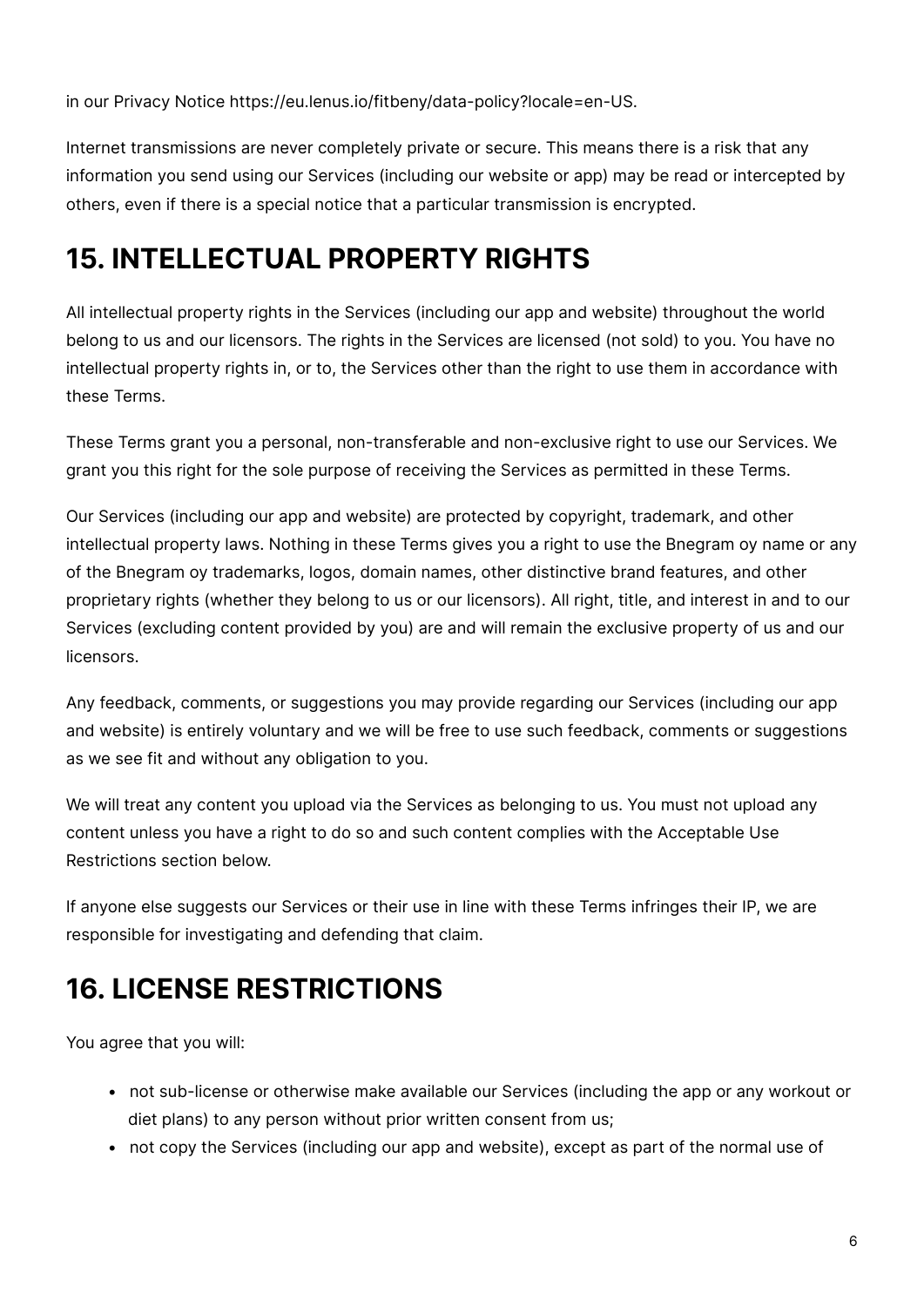the Services or where it is necessary for the purpose of back-up or operational security;

- not translate, merge, adapt, vary, alter or modify, the whole or any part of the Services (including the app and website);
- not combine or incorporate the Services in or with any other programs, except as necessary to use the Services on devices as permitted in these Terms;
- not disassemble, de-compile, reverse engineer or create derivative works based on the whole or any part of the Services, nor attempt to do any such things, unless to the extent as expressly permitted by applicable laws;
- comply with all applicable laws and regulations that apply to the technology used or supported by the Services.

#### **17. ACCEPTABLE USE RESTRICTIONS**

You may use our Services (including our app and website) only for lawful purposes. You must:

- not use the Services in any unlawful manner, for any unlawful purpose, or in any manner inconsistent with these Terms;
- not act fraudulently or maliciously;
- not access, use, distribute or transmit malicious code, such as viruses, or harmful data, into the any Services (including the app or website) or any operating system;
- not infringe our intellectual property rights or those of any third party in relation to your use of the any Services;
- not transmit any material that is defamatory, discriminatory, threatening, obscene, sexually explicit, offensive or otherwise objectionable in relation to your use of any Services;
- not use the any Services in a way that could damage, overburden, impair or compromise our systems or security or interfere with other users; and
- not collect or harvest any information or data from any Services or our systems or attempt to decipher any transmissions to or from the servers running any Services.

Further, if you take part in the group chat functionality in our App, you must:

not spread dangerous information or misinformation (e.g. inspire other users on the App not to eat);

- · not discuss or organize criminal activities;
- · not engage in spam/promotions; and
- · not engage in hate speech, body-negativity or bullying.

We reserve the right to delete your content and/or account permanently if we find that you violate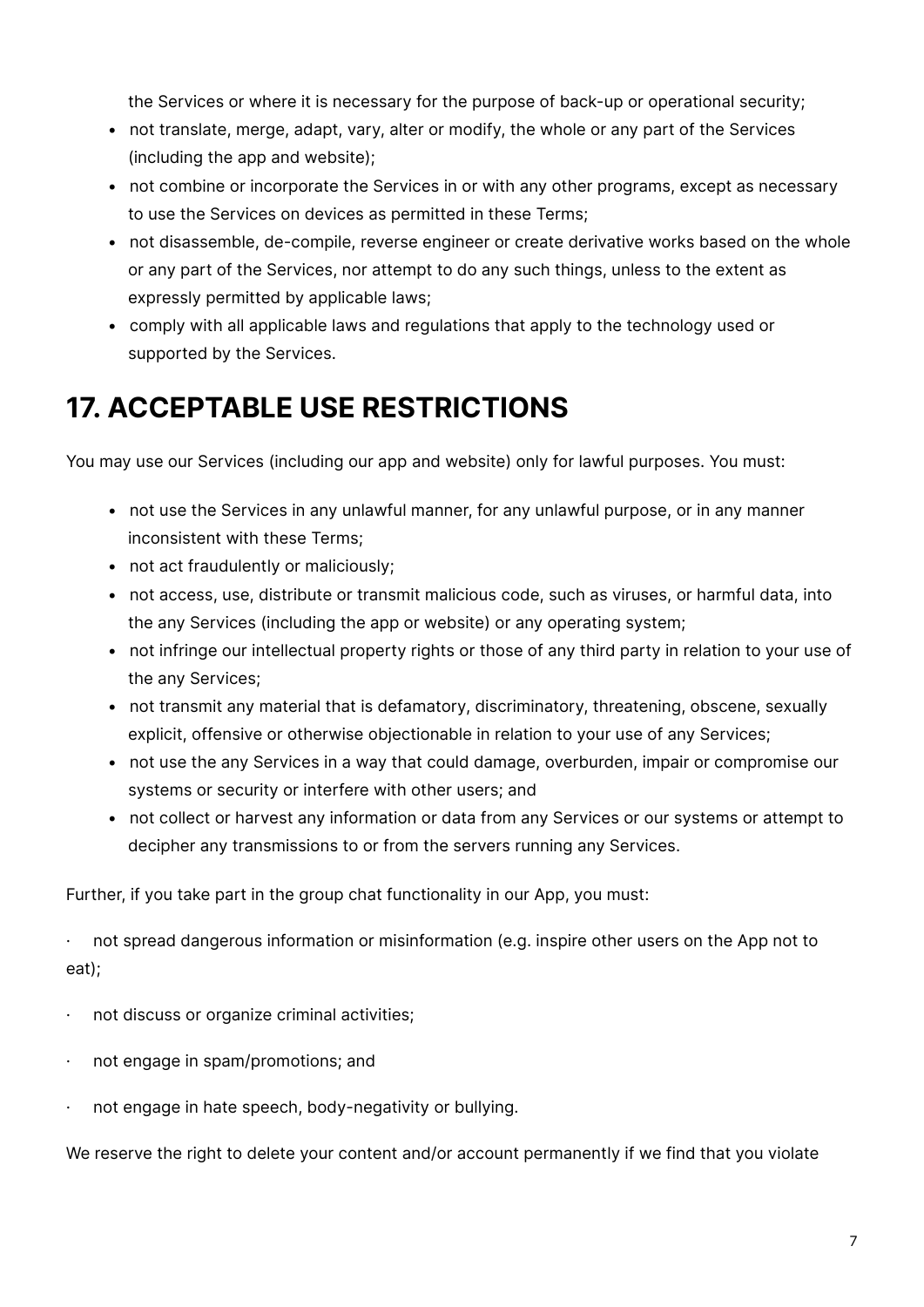these rules.

#### **18. OUR RESPONSIBILITY FOR LOSS OR DAMAGE SUFFERED BY YOU**

Limitations to the Services. We have not developed our Services to meet your every need. To the extent we provide any personalized exercise routines or diet plans, you recognize that you carry these out at your own risk. If you have any concerns about these Services and your health, you must consult your GP or healthcare professional.

You use the information provided through the Services at your own risk. Although we make reasonable efforts to update the information provided by the Services, we make no representations, warranties or guarantees, whether express or implied that such information is accurate, complete or up to date. You may receive advice from third parties through the Services however we accept no liability for any advice received from third parties using the Services.

Please back-up content and data used with the app. We recommend that you back up any content and data used in connection with the app, to protect yourself in case of problems with the app or the Services.

We are not responsible for delays outside our control. If our supply of the coaching services is delayed by an event outside our control then we will contact you as soon as possible to let you know and we will take steps to minimize the effect of the delay. Provided we do this we will not be liable for delays caused by the event, but if there is a risk of substantial delay you may contact us to discuss your potential rights to end the contract and receive a refund for any services you have paid for but not received.

#### **19. LIMITATIONS OF LIABILITY**

For clarification, these Terms do not limit our liability for fraud, fraudulent misrepresentation, death, personal injury or any other liability to the extent that applicable law would prohibit such a limitation.

#### **Limitation on Damages**

**IN NO EVENT WILL Bnegram oy, ITS DIRECTORS, OFFICERS, SHAREHOLDERS, EMPLOYEES, AGENTS OR AFFILIATES, BE LIABLE TO THE OTHER PARTY FOR ANY CONSEQUENTIAL, INCIDENTAL, INDIRECT, SPECIAL, PUNITIVE OR EXEMPLARY DAMAGES, COSTS OR EXPENSES (INCLUDING, BUT NOT LIMITED TO, LOST PROFITS, LOST REVENUES AND/OR LOST SAVINGS), WHETHER BASED UPON A CLAIM OR ACTION OF CONTRACT, WARRANTY, NEGLIGENCE, STRICT LIABILITY OR OTHERWISE, ARISING FROM A BREACH OR ALLEGED BREACH OF THESE TERMS, OR THE USE OF**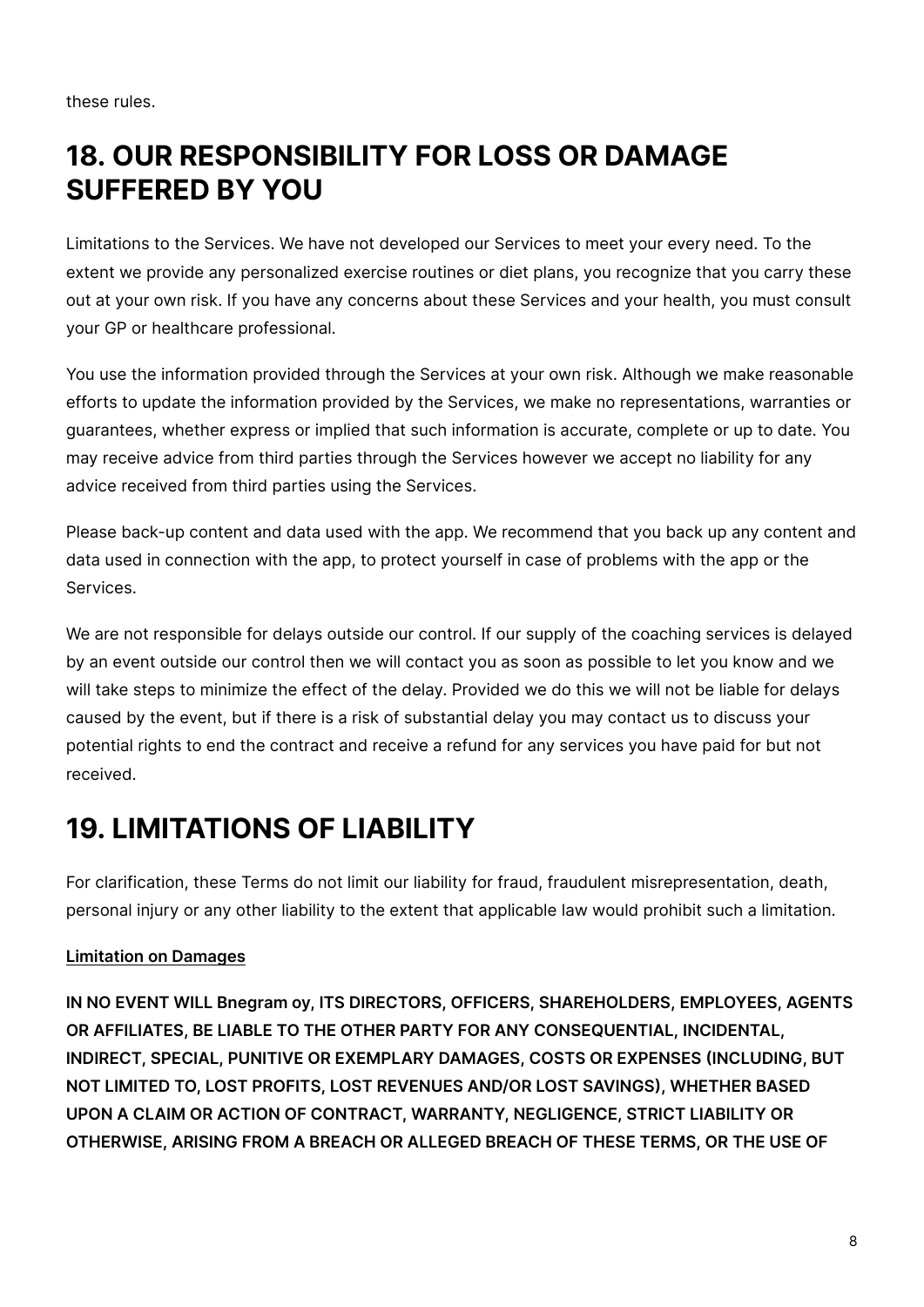**ANY SERVICES PROVIDED HEREUNDER.**

#### **Liability Cap**

**IN NO EVENT SHALL OUR LIABILITY TO YOU FOR ANY BREACH OR ALLEGED BREACH OF THESE TERMS WITH RESPECT TO ANY CLAIMS HEREUNDER EXCEED A MAXIMUM AGGREGATE AMOUNT OF THE AMOUNT PAID BY YOU TO US DURING THE 6 MONTHS IMMEDIATELY PRECEDING THE CLAIM.**

#### **Applicability**

**THE FOREGOING DISCLAIMERS AND LIMITATIONS OF LIABILITY SHALL APPLY EVEN IF THE PARTIES HAVE BEEN ADVISED OF THE POSSIBILITY OF SUCH DAMAGES AND NOTWITHSTANDING THE FAILURE OF ANY ESSENTIAL PURPOSE THEREOF.**

#### **20. WHAT WILL HAPPEN IF YOU DO NOT GIVE REQUIRED INFORMATION TO US**

We may need certain information from you so that we can supply our coaching services to you, for example, on your body and wellbeing, including height, weight, body statistics, workouts, mood, meals, nutrition and general wellbeing. We will contact you to ask for this information. If you do not give us this information within a reasonable time of us asking for it, or if you give us incomplete or incorrect information, we may either end the contract or make an additional charge of a reasonable sum to compensate us for any extra work that is required as a result. We will not be responsible for supplying services late or not supplying any part of them if this is caused by you not giving us the information we need within a reasonable time of us asking for it.

#### **21. WE ARE NOT RESPONSIBLE FOR OTHER WEBSITES**

Our Services may contain links to other independent websites which are not provided by us. Such independent sites are not under our control, and we are not responsible for and have not checked and approved their content or their privacy policies (if any).

You will need to make your own independent judgement about whether to use any such independent sites, including whether to buy any products or services offered by them.

## **22. ENDING THIS AGREEMENT**

**You may choose to end your agreement with us at the end of your minimum commitment period**. To do so, you must provide us with at least 1 months' notice. If you end our agreement in this way, your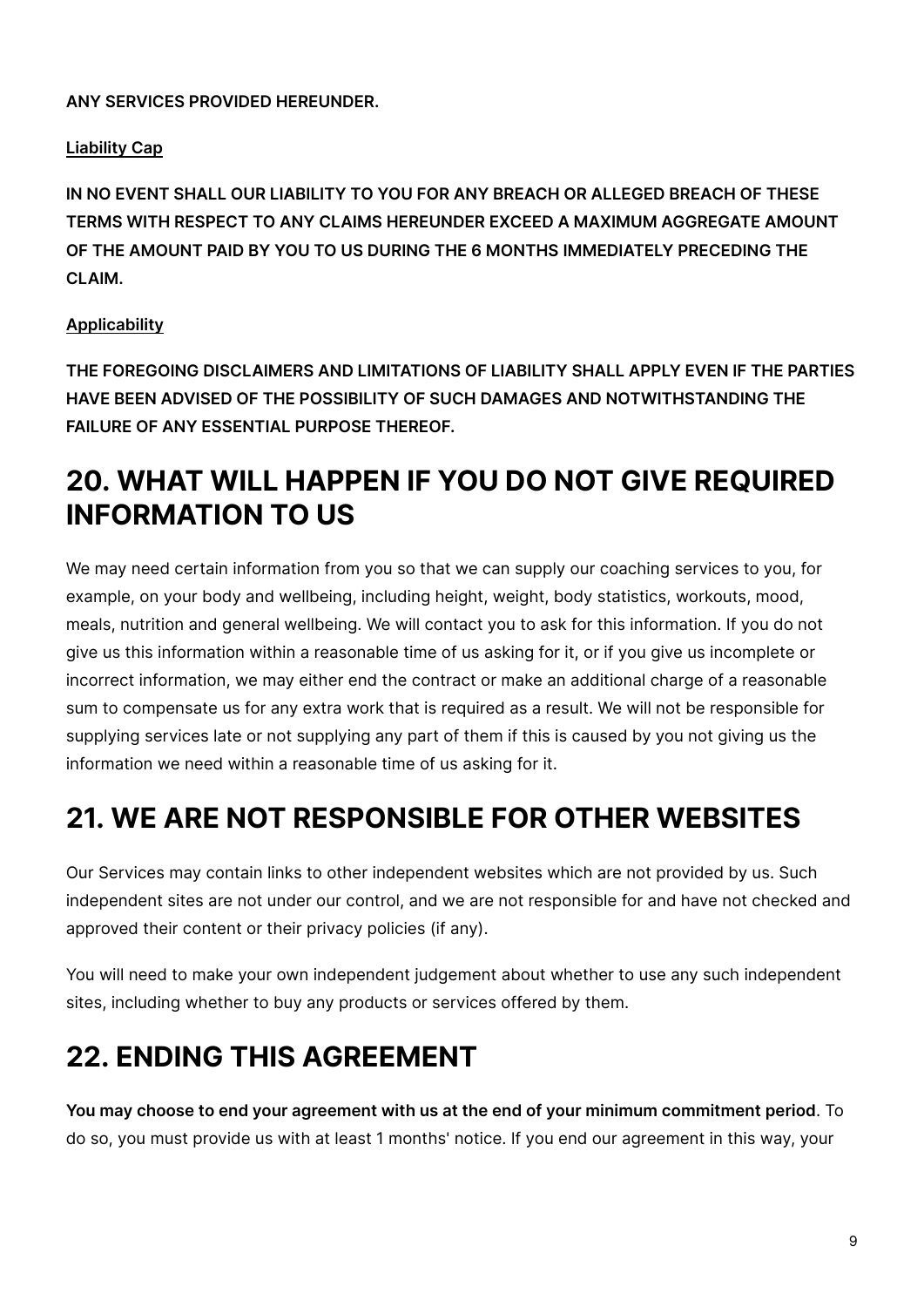termination will only be effective from the first day of the following billing period.

**If you don't comply with these Terms (including failure to pay).** We may end your rights to use the Services at any time by contacting you if we reasonably believe that you have not complied with these Terms in a serious way. This may include if you fail to make a payment. If what you have done can be put right we will give you a reasonable opportunity to do so. If we end your right to use the Services in this way, we may retain payments you have already made to cover our costs and/or compensate us for our losses resulting from your failure to comply.

**We may end the contract if it becomes impossible or impractical to provide our Services (or a part of the Services like the app).** If we decide to suspend or stop providing any part of our Services in this way, we will let you know if we are going to do this. If you have paid for our Services in advance, you may be entitled to a proportionate refund of the money you have paid in advance and for the time you haven't been able to use our Services because we have ended the contract.

**Exercising your right to change your mind.** By accepting these terms, you agree that you can access digital content in the form of workouts, training programmes and diet plans before your normal 14-day withdrawal period has expired.

Therefore, you expressly waive your right of withdrawal from the moment you access your digital content. Until you get access, you have the right of withdrawal under the general rules of the Spanish Consumer Agreement Act.

Notice of withdrawal must be given digitally by email to coach@fitbeny.com and must be received by us before you have accessed the Digital Content. In the subject field, please write "Withdrawal".

**Your legal rights.** We are under a legal duty to supply services that are in conformity with this contract. Nothing in these Terms will affect your legal rights.

If this agreement comes to an end:

- you must stop all activities authorised by these Terms, including your use of the app and the coaching services;
- you must delete or remove the app from all devices in your possession and immediately destroy all copies of the app which you have and confirm to us that you have done this;
- we may remotely access your devices and remove the app from them and cease providing you with access to the support services.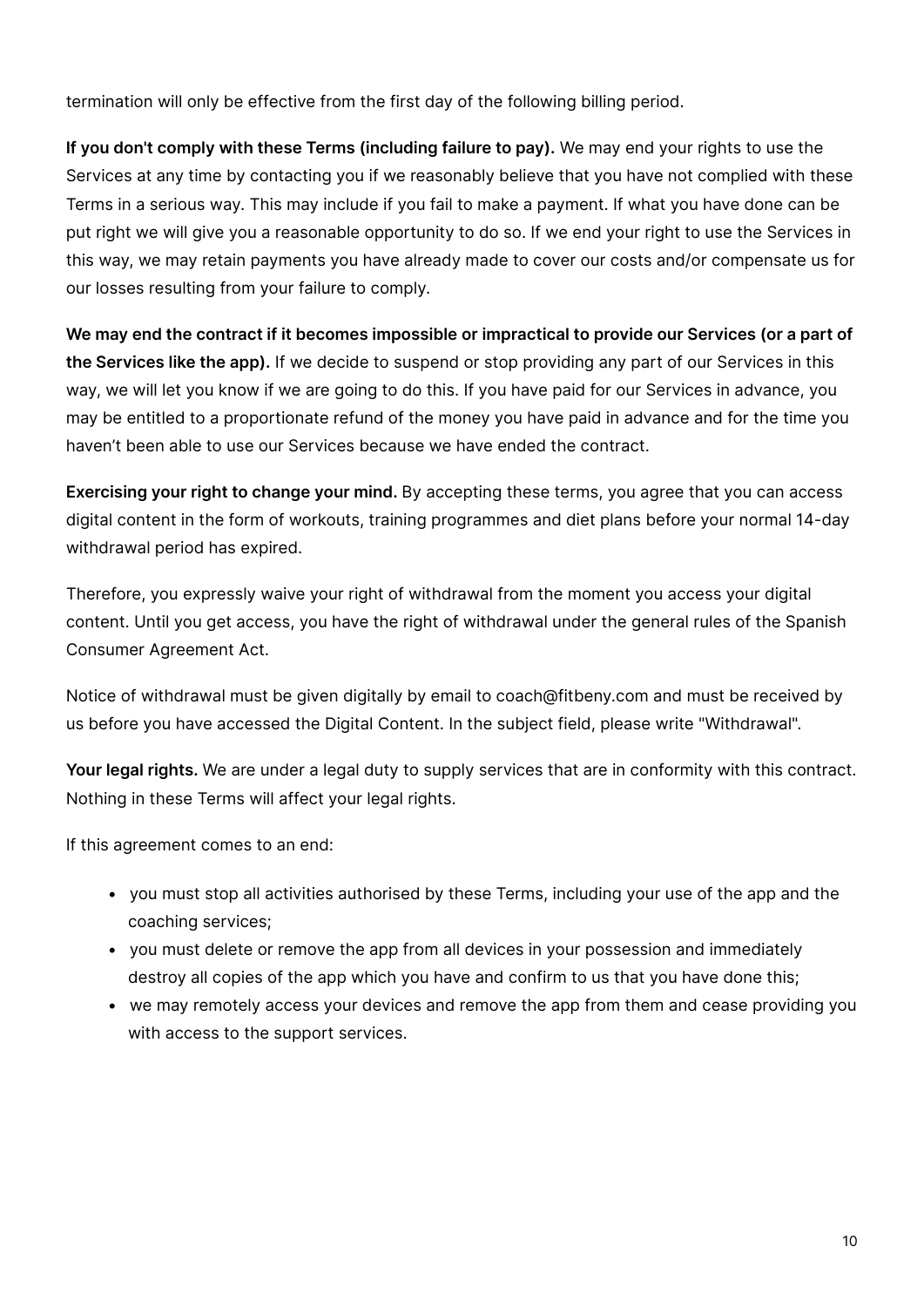### **23. WE MAY TRANSFER THIS AGREEMENT TO SOMEONE ELSE**

We may transfer our rights and obligations under these Terms to another organisation, for example if we are acquired by a third party, provided that we remain liable towards you for the performance by the assignee. We may always transfer our rights and obligations under these Terms to another organisation in connection with a business sale. We will always tell you in writing if this happens and we will ensure that the transfer will not affect your rights under these Terms.

#### **24. YOU NEED OUR CONSENT TO TRANSFER YOUR RIGHTS TO SOMEONE ELSE**

You may only transfer your rights or your obligations under these Terms to another person if we agree in writing.

# **25. THIRD PARTY RIGHTS**

The App Store and its group of companies can enforce these Terms on our behalf to ensure you comply. Other than this, third parties do not have any rights to enforce these Terms.

#### **26. IF A COURT FINDS PART OF THIS CONTRACT ILLEGAL, THE REST WILL CONTINUE IN FORCE**

Each of the paragraphs of these Terms operates separately. If any court or relevant authority decides that any of them are unlawful, the remaining paragraphs will remain in full force and effect.

#### **27. EVEN IF WE DELAY IN ENFORCING THESE TERMS, WE CAN STILL ENFORCE IT LATER**

Even if we delay in enforcing these Terms, we can still enforce it later. If we do not insist immediately that you do anything you are required to do under these Terms, or if we delay in taking steps against you in respect of your failure to comply with these Terms, that will not mean that you do not have to do those things and it will not prevent us taking steps against you at a later date.

# **28. GOVERNING LAW AND JURISDICTION**

These Terms are governed by Spanish law, provided that this choice of law does not affect the protection you enjoy under the mandatory law of your country of residence. You can bring legal